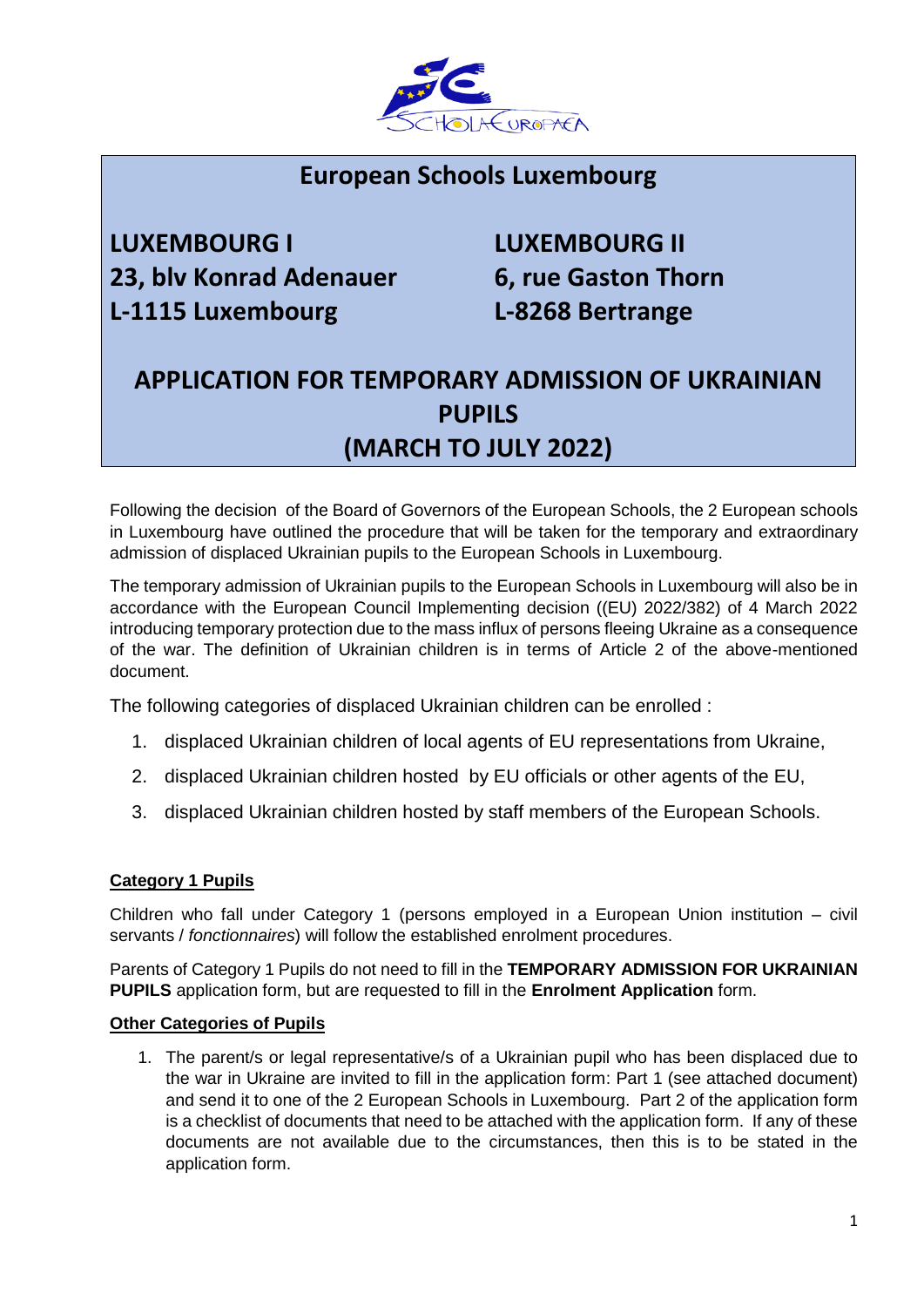

2. **Applications can be made to one school per child only**. Kindly do not send applications in the different European Schools. The application form should be sent to one of the following email addresses:

**LUX I:**

Nursery/Primary : [maria.stathaki@eursc.eu](mailto:maria.stathaki@eursc.eu)

Secondary: [marina.darrosa@eursc.eu](mailto:marina.darrosa@eursc.eu)

#### **LUX II:**

Nursery/Primary : [mam-inscription-mat-pri@eursc.eu](mailto:mam-inscription-mat-pri@eursc.eu)

Secondary: [mam-inscription-sec@eursc.eu](mailto:mam-inscription-sec@eursc.eu)

3. Each school has a responsible member of staff (liaison officer) dealing with the Temporary Admission of Ukrainian Pupil. Following are the contact details (person in charge of admission requests for Ukrainian pupils, telephone number and email address):

**LUX I :**

#### **Nursery/ Primary**:

Maria STATHAKI [maria.stathaki@eursc.eu,](mailto:maria.stathaki@eursc.eu) +352 432082270

#### **Secondary**:

Marina DARROSA [marina.darrosa@eursc.eu,](mailto:marina.darrosa@eursc.eu) +352 432082222

#### **LUX II :**

#### **Nursery/ Primary**:

Yolande MICHAUD [mam-inscription-mat-pri@eursc.eu,](mailto:mam-inscription-mat-pri@eursc.eu) +352 2732243002 Mélanie KISTIAENS [mam-inscription-mat-pri@eursc.eu,](mailto:mam-inscription-mat-pri@eursc.eu) +352 2732243239

#### **Secondary** :

Blandine THISSERANT, [mam-inscription-sec@eursc.eu,](mailto:mam-inscription-sec@eursc.eu) +352 2732244002

- 4. The 2 liaison officers will keep daily contact so as to ensure that there are no multiple applications in the schools.
- 5. While the application is sent to one school, this does not guarantee entry to that particular school. The 2 schools will collaborate to place such pupils amongst the 2 schools and keeping in mind the best interest of the pupil concerned as much as possible.
- 6. Once an application is received by the school, the application will be evaluated at school level. Various factors will be considered, including:
	- a. Whether the pupil is hosted by a family connected to the school (parent or staff member).
	- b. Linguistic competences of the pupil.
	- c. Class size (Splitting of classes due to a temporary admission is not allowed).
	- d. The resources available in the school which will benefit the pupil.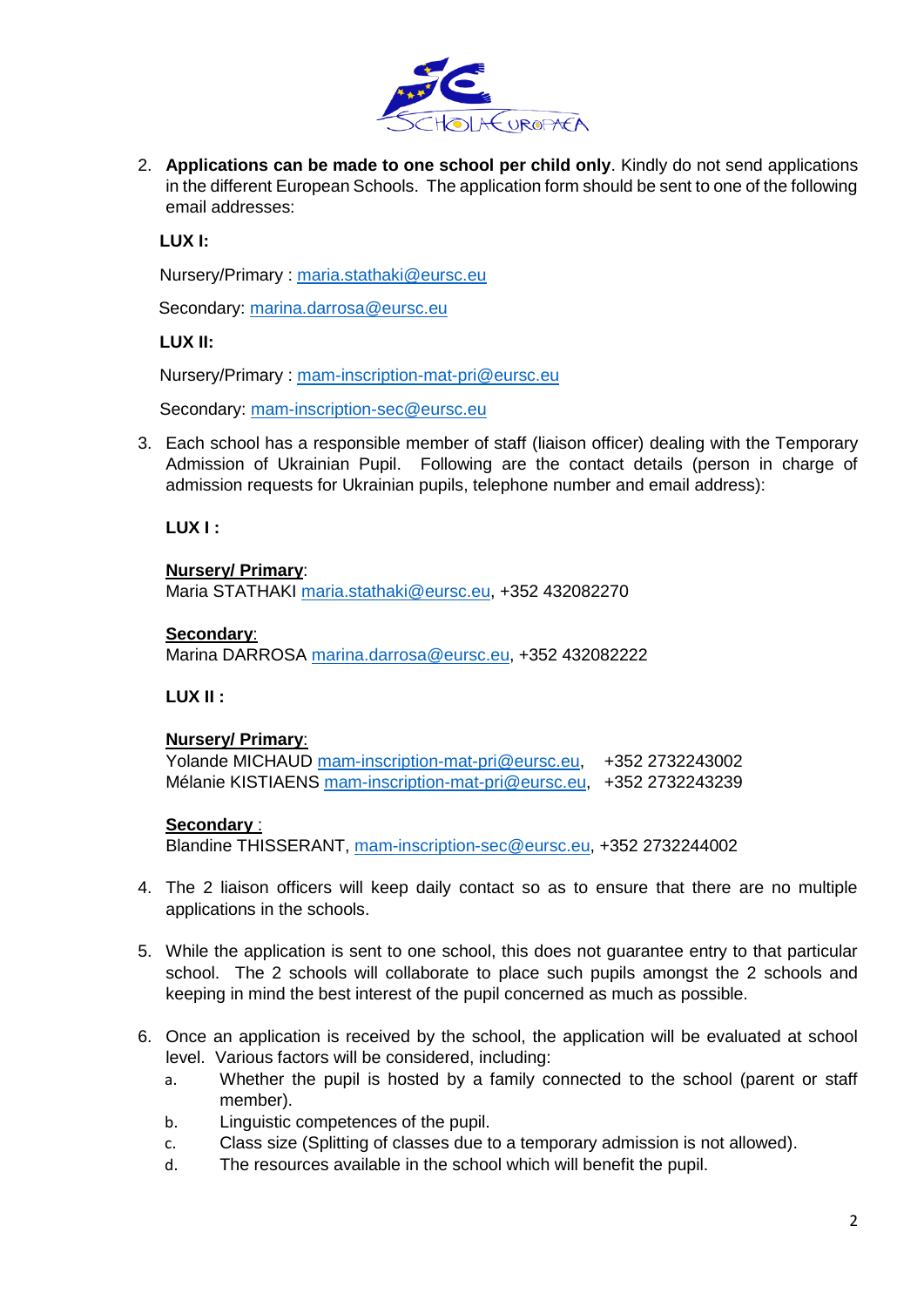

- 7. If the school can welcome the pupil concerned, the temporary admission will be granted.
- 8. When filling in the Application Form Part 1 and Part 2 (see Annex 1), it is important to add the requested documents if they are available and in possession. A privacy statement for information of how data will be collected and processed is found in Annex 2.
- 9. The temporary student placement will be up to the end of the school year in July 2022.
- 10. The temporary admission of Ukrainian pupils does not involve any school fees. This is valid for the time of operation of this admission (up to July 2022).
- 11. Once a pupil is admitted to a school, the Deputy Director of the cycle concerned will organize and implement the necessary pedagogical accommodations.
- 12. The school will assign the pupil into the year group and language section that best benefits the pupil concerned.
- 13. Pupils admitted temporarily into S6 and S7 will not be able to sit for and obtain the European Baccalaureate.
- 14. Pupils admitted to other year groups will not be provided with the standard school reports due to the fact that the school year is well-advanced. However, in July schools may consider providing the pupil a general report stating the subjects studied and any other general comments and observations that can be made at that time.
- 15. Once a pupil is admitted to a school, the parents/ hosted family will liaise with the parents' representatives (for Lux I:<https://www.apeeel1.lu/>; for Lux II: <https://www.apeeel2.lu/>) in order to look into transport and canteen services and extra-curricular activities, if needed and if possible.
- 16. The parents/ hosted family also liaise with OIL (CPE, [https://ec.europa.eu/oil/social](https://ec.europa.eu/oil/social-infrastructure-en.html)[infrastructure-en.html](https://ec.europa.eu/oil/social-infrastructure-en.html) ) in the case that after school care were necessary.
- 17. During the pupil's admission to the school, they will have access to the school's facilities, services and programmes. The schools have the possibility of adapting an educational programme in relation to the needs of the pupil concerned.
- 18. Due to the constraints of space in the European Schools in LUXEMBOURG, there may be a limit to the number of pupils accepted in a particular school. This will be decided upon on a case by case basis.
- 19. At the end of the school year, in July 2022, this temporary programme will be reviewed and evaluated.

Directors of European Schools, LUXEMBOURG

March 2022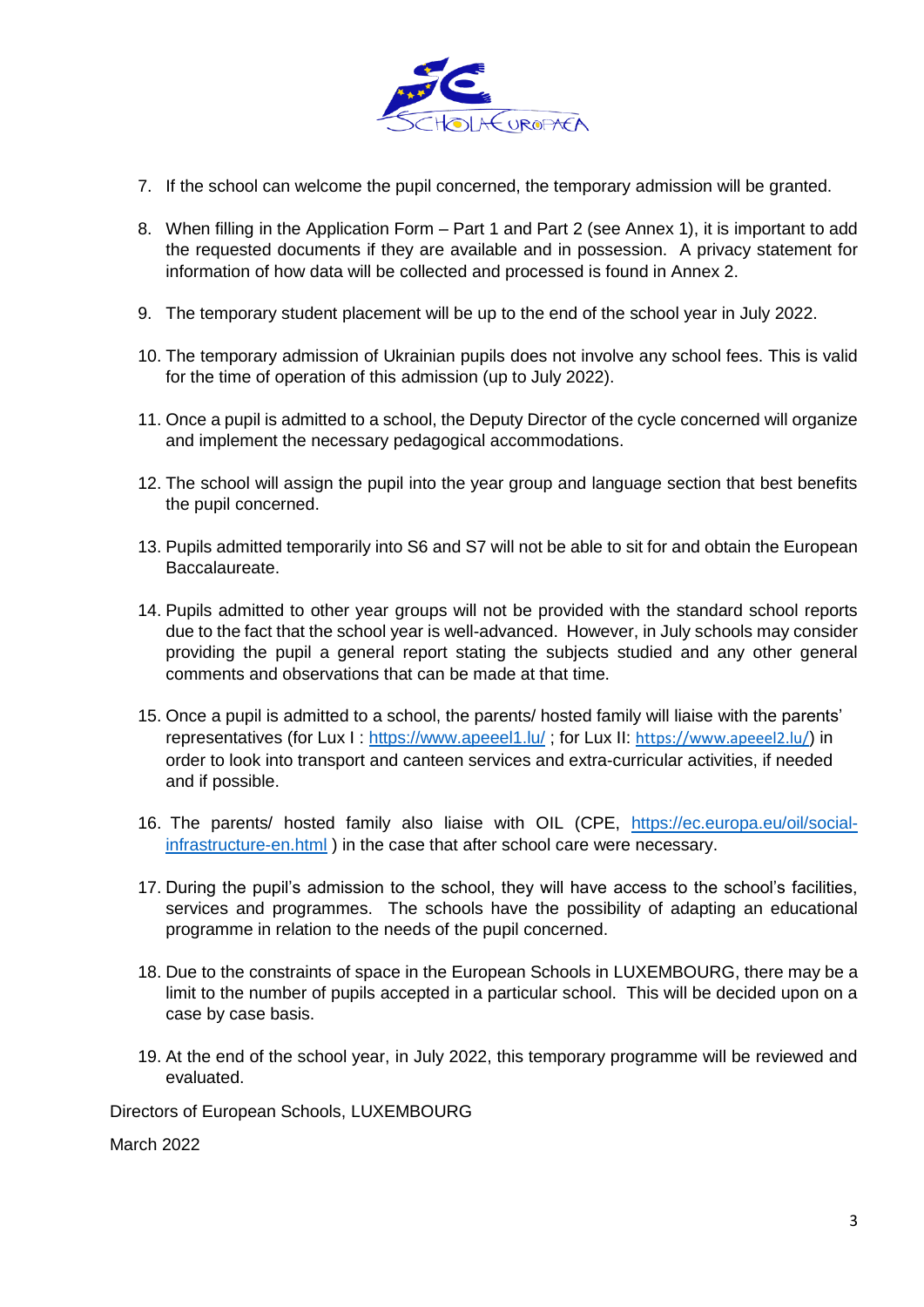

Annex 1

## **European Schools Luxembourg**

**LUXEMBOURG I LUXEMBOURG II 23, blv Konrad Adenauer 6, rue Gaston Thorn L-1115 Luxembourg L-8268 Bertrange**

## **APPLICATION FOR TEMPORARY ADMISSION OF UKRAINIAN PUPILS (MARCH TO JULY 2022)**

**PLEASE FILL IN PART 1 OF THE APPLICATION FORM. PLEASE PROVIDE THE DOCUMENTS LISTED IN PART 2.**

**Thank you.**

**PART 1**

### **ADMINISTRATIVE INFORMATION**

| Date of Arrival in Luxembourg:                         |                                                                                                                                                                                                                                                                                                                                                                                                   |
|--------------------------------------------------------|---------------------------------------------------------------------------------------------------------------------------------------------------------------------------------------------------------------------------------------------------------------------------------------------------------------------------------------------------------------------------------------------------|
| Approximative length of the stay:<br>(if known)        |                                                                                                                                                                                                                                                                                                                                                                                                   |
| Accompanied by a parent?                               | $\Box$ YES $\Box$ NO                                                                                                                                                                                                                                                                                                                                                                              |
| IS THE PUPIL:                                          | A CHILD OF A LOCAL AGENT OF EU<br>REPRESENTATION FROM UKRAINE (Not CAT.I<br>PUPIL)<br><b>HOSTED BY STAFF MEMBER OF THE EUROPEAN</b><br><b>SCHOOLS, AN EU OFFICIAL OR OTHER AGENTS</b><br>OF THE EU with children in the European Schools<br><b>HOSTED BY STAFF MEMBER OF THE EUROPEAN</b><br><b>SCHOOLS, AN EU OFFICIAL OR OTHER AGENTS</b><br>OF THE EU without children in the European Schools |
| EUROPEAN SCHOOL BEING APPLIED<br>FOR (SELECT ONLY ONE) | $\Box$ LUXEMBOURG 1 (KIRCHBERG)<br>$\Box$ LUXEMBOURG 2 (MAMER)                                                                                                                                                                                                                                                                                                                                    |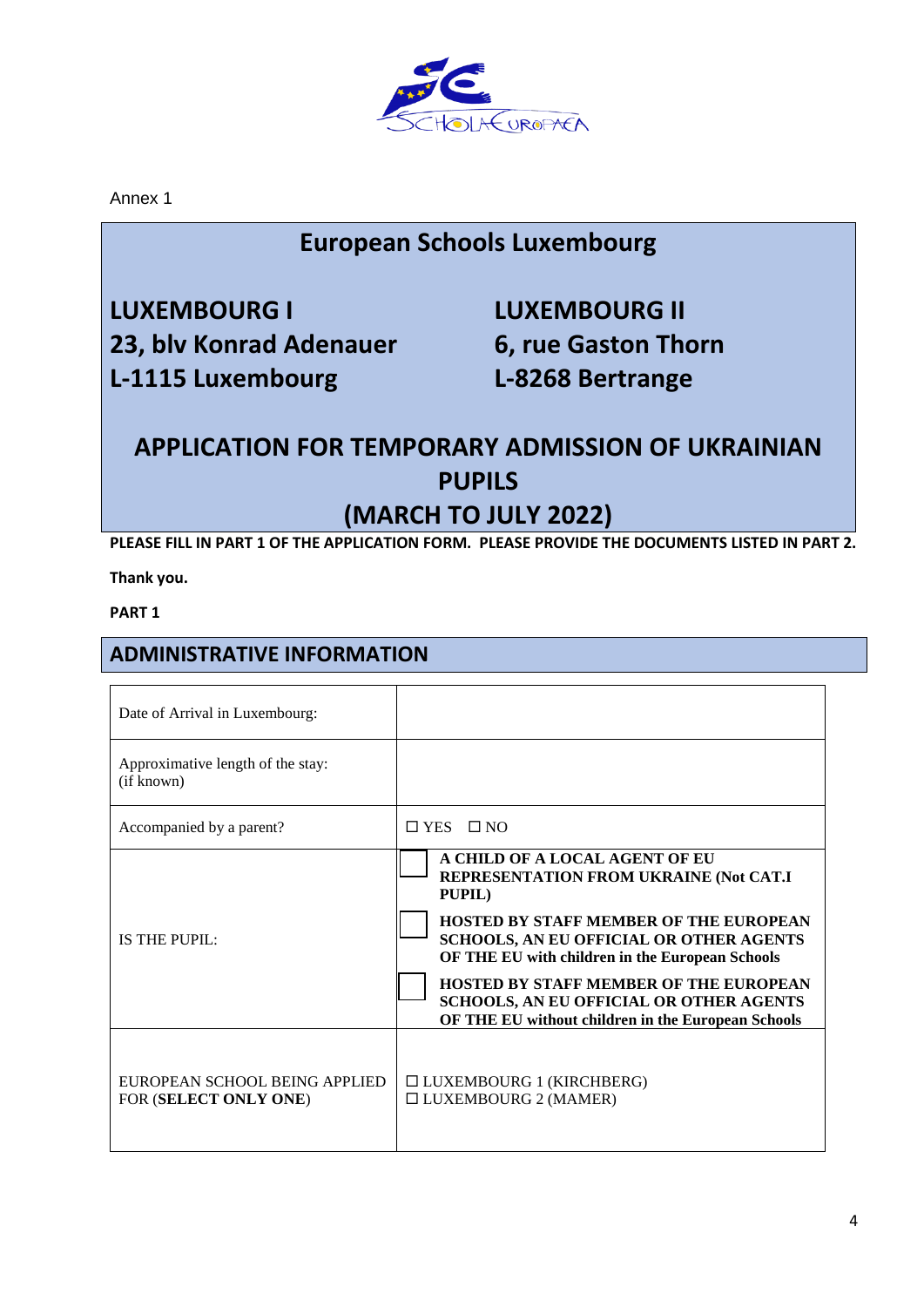

| <b>PUPIL INFORMATION</b>                                              |  |  |
|-----------------------------------------------------------------------|--|--|
| <b>SURNAME</b>                                                        |  |  |
| <b>FIRST NAME</b>                                                     |  |  |
| <b>COUNTRY OF RESIDENCE</b>                                           |  |  |
| PASSPORT / ID NUMBER                                                  |  |  |
| <b>DATE OF BIRTH</b>                                                  |  |  |
| AGE                                                                   |  |  |
| PLACE AND COUNTRY OF BIRTH                                            |  |  |
| <b>SEX</b>                                                            |  |  |
| <b>NATIONALITY</b>                                                    |  |  |
| WHICH LANGUAGES DOES THE<br>PUPIL SPEAK FLUENTLY?                     |  |  |
| WHICH LANGUAGES HAS THE<br>PUPIL STUDIED AT SCHOOL?                   |  |  |
| <b>WHAT IS THE PUPIL'S</b><br><b>DOMINANT LANGUAGE?</b>               |  |  |
| PLEASE INFORM US OF ANY<br>SPECIAL NEEDS THE PUPIL MAY<br><b>HAVE</b> |  |  |
| <b>REQUESTED CLASS</b>                                                |  |  |
| <b>REQUESTED SECTION</b>                                              |  |  |

| <b>PARENTS INFORMATION</b> |               |               |
|----------------------------|---------------|---------------|
|                            | <b>FATHER</b> | <b>MOTHER</b> |
| <b>SURNAME</b>             |               |               |
| <b>FIRST NAME</b>          |               |               |
| <b>DATE OF BIRTH</b>       |               |               |
| ADDRESS IN UKRAINE         |               |               |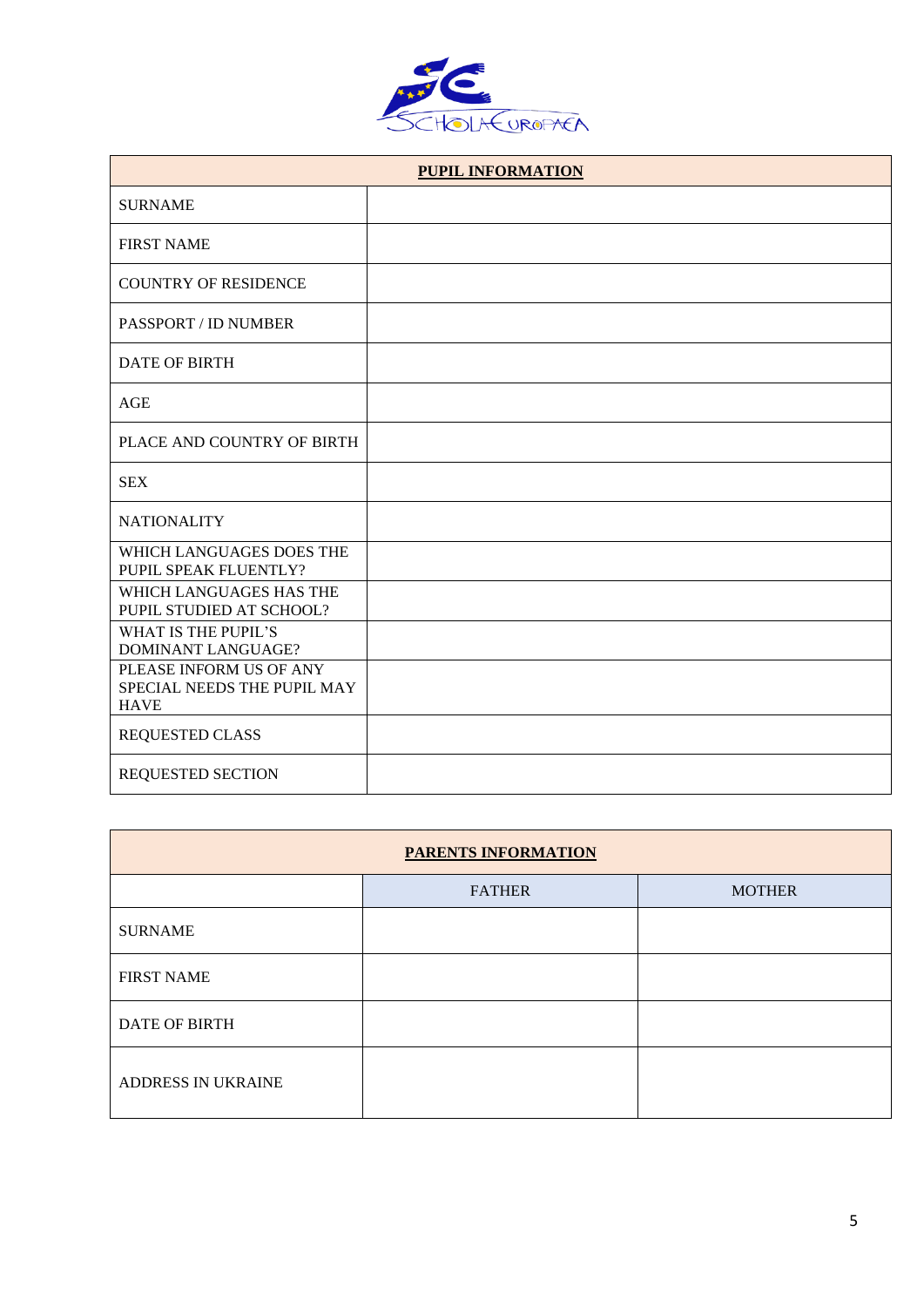

| NAME OF PARENT(S) OR ANY<br>OTHER SIGNIFICANT OTHER<br>WITH WHOM THE CHILD IS IN<br><b>LUXEMBOURG</b><br><b>TEMPORARY ADDRESS IN</b> |  |
|--------------------------------------------------------------------------------------------------------------------------------------|--|
| <b>LUXEMBOURG</b>                                                                                                                    |  |
| TITLE AND ADDRESS OF PLACE<br>OF WORK OF PARENT                                                                                      |  |
| IF PARENT IS A LOCALLY<br>RECRUITED EMPLOYEE OF AN<br>EU AGENCY, PLEASE LIST JOB<br>TITLE AND PLACE OF WORK                          |  |
| <b>EMAIL</b>                                                                                                                         |  |
| PHONE NUMBER(S)                                                                                                                      |  |
| ANY OTHER CONTACT<br><b>NUMBER</b>                                                                                                   |  |

### FILL IN IF APPLICABLE (THIS IS TO BE FILLED IN IF A PARENT WISHES A HOST TO COMMUNICATE WITH THE SCHOOL IN THEIR STEAD):

| I/We<br>give<br>consent<br>to: |                                                                                        |
|--------------------------------|----------------------------------------------------------------------------------------|
|                                | to act on my behalf and communicate with the school on all matters related to my child |
| Signature:                     |                                                                                        |

| INFORMATION ABOUT THE HOSTING FAMILY IN LUXEMBOURG |                |                     |
|----------------------------------------------------|----------------|---------------------|
|                                                    | <b>PERSON1</b> | PERSON <sub>2</sub> |
| <b>SURNAME</b>                                     |                |                     |
| <b>FIRST NAME</b>                                  |                |                     |
| <b>ADDRESS / PLACE OF</b><br><b>RESIDENCE</b>      |                |                     |
| <b>EMAIL</b>                                       |                |                     |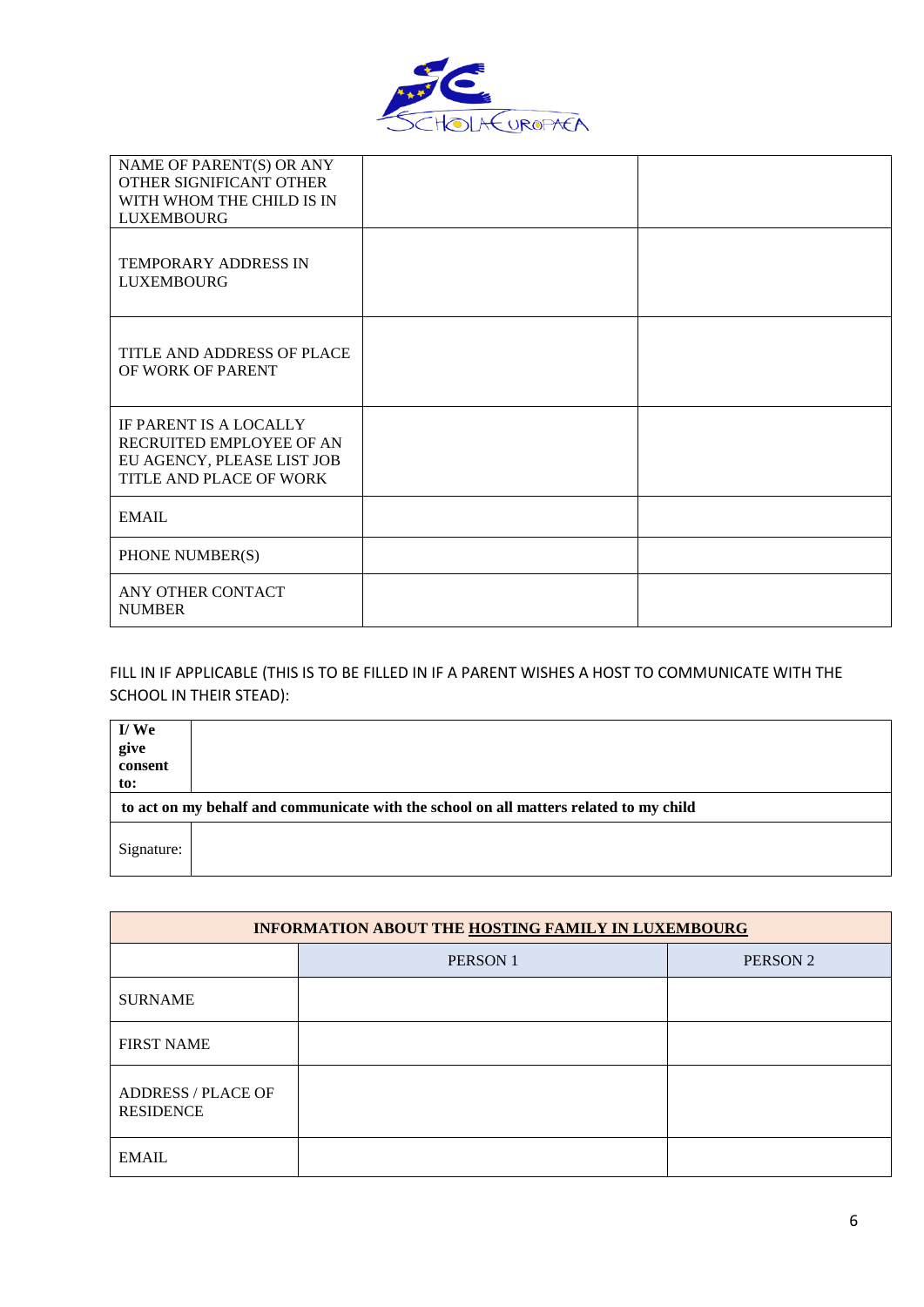

| PHONE NUMBER                                                                |                                                                                    |                                                |
|-----------------------------------------------------------------------------|------------------------------------------------------------------------------------|------------------------------------------------|
| PLACE OF WORK (EU<br>AGENCY/INSTITUTION)                                    |                                                                                    |                                                |
| <b>NAME AND PLACE</b>                                                       |                                                                                    |                                                |
| TYPE OF CONTRACT/S<br>OF HOST PARENT                                        |                                                                                    |                                                |
| RELATIONSHIP TO THE<br><b>CHILD</b><br>(If any)                             |                                                                                    |                                                |
| <b>CONTACT IN CASE OF</b><br><b>EMERGENCY</b>                               |                                                                                    |                                                |
| <b>HOW IS THE HOST</b><br><b>CHILD COMING AND</b><br><b>LEAVING SCHOOL?</b> | $\Box$ on foot – by bike $\Box$ by public transport $\Box$ by school transport     | $\Box$ by car                                  |
| <b>MEALS: WHAT MEAL</b><br>PLAN WILL THE HOST<br><b>CHILD HAVE?</b>         | $\Box$ PACKED LUNCH FROM HOME<br>$\Box$ CANTEEN                                    |                                                |
|                                                                             | DECLARE THAT I AM HOSTING                                                          | (NAME AND SURNAME)                             |
| DECLARATION OF<br><b>HONOUR</b>                                             | (NAME AND SURNAME OF ALL THOSE HOSTED FROM UKRAINE) AT MY OWN<br><b>RESIDENCE.</b> |                                                |
|                                                                             | Date                                                                               | Signature(s) of Host Parent who is EU Official |

#### **IF THE HOST PARENT IS ALREADY A PARENT IN THE EUROPEAN SCHOOLS IN LUXEMBOURG, PLEASE PROVIDE THE INFORMATION OF YOUR CHILDREN ATTENDING THE SCHOOL**

| <b>CHILDREN OF THE HOSTING FAMILY ENROLLED IN (if applicable) LUX1/ LUX2</b> |                |                   |                                |                                                                      |
|------------------------------------------------------------------------------|----------------|-------------------|--------------------------------|----------------------------------------------------------------------|
|                                                                              | <b>SURNAME</b> | <b>FIRST NAME</b> | <b>CLASS</b><br>$(ex: S1-ENA)$ | <b>EUROPEAN</b><br><b>SCHOOL</b><br><b>CHILDREN</b><br><b>ATTEND</b> |
| Child 1                                                                      |                |                   |                                |                                                                      |
| Child 2                                                                      |                |                   |                                |                                                                      |
| Child 3                                                                      |                |                   |                                |                                                                      |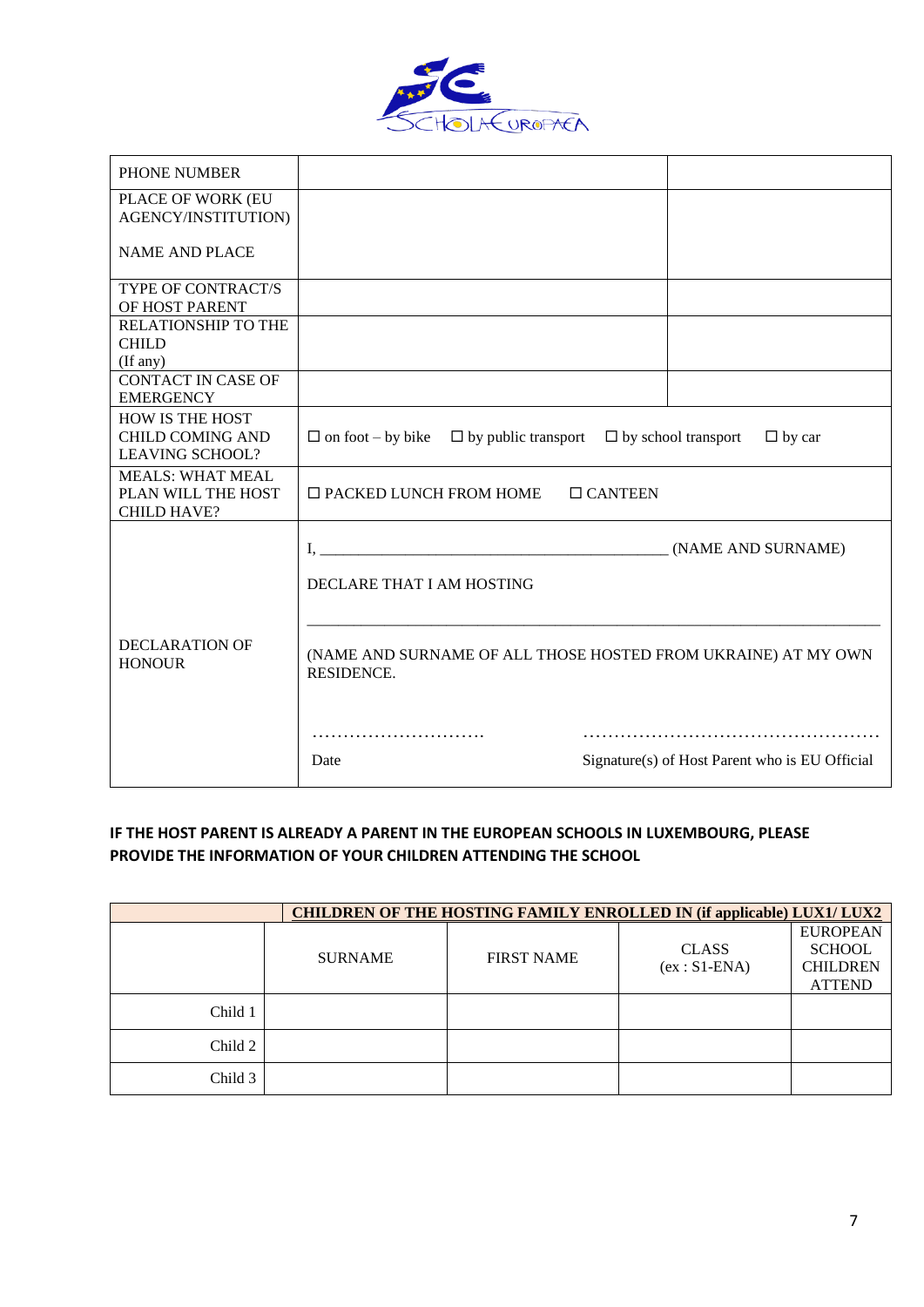

| I / We declare this information to be sincere and true, |                                                                 |  |
|---------------------------------------------------------|-----------------------------------------------------------------|--|
|                                                         |                                                                 |  |
|                                                         |                                                                 |  |
| Date                                                    | NAME(S) and signature(s) of the child's legal representative(s) |  |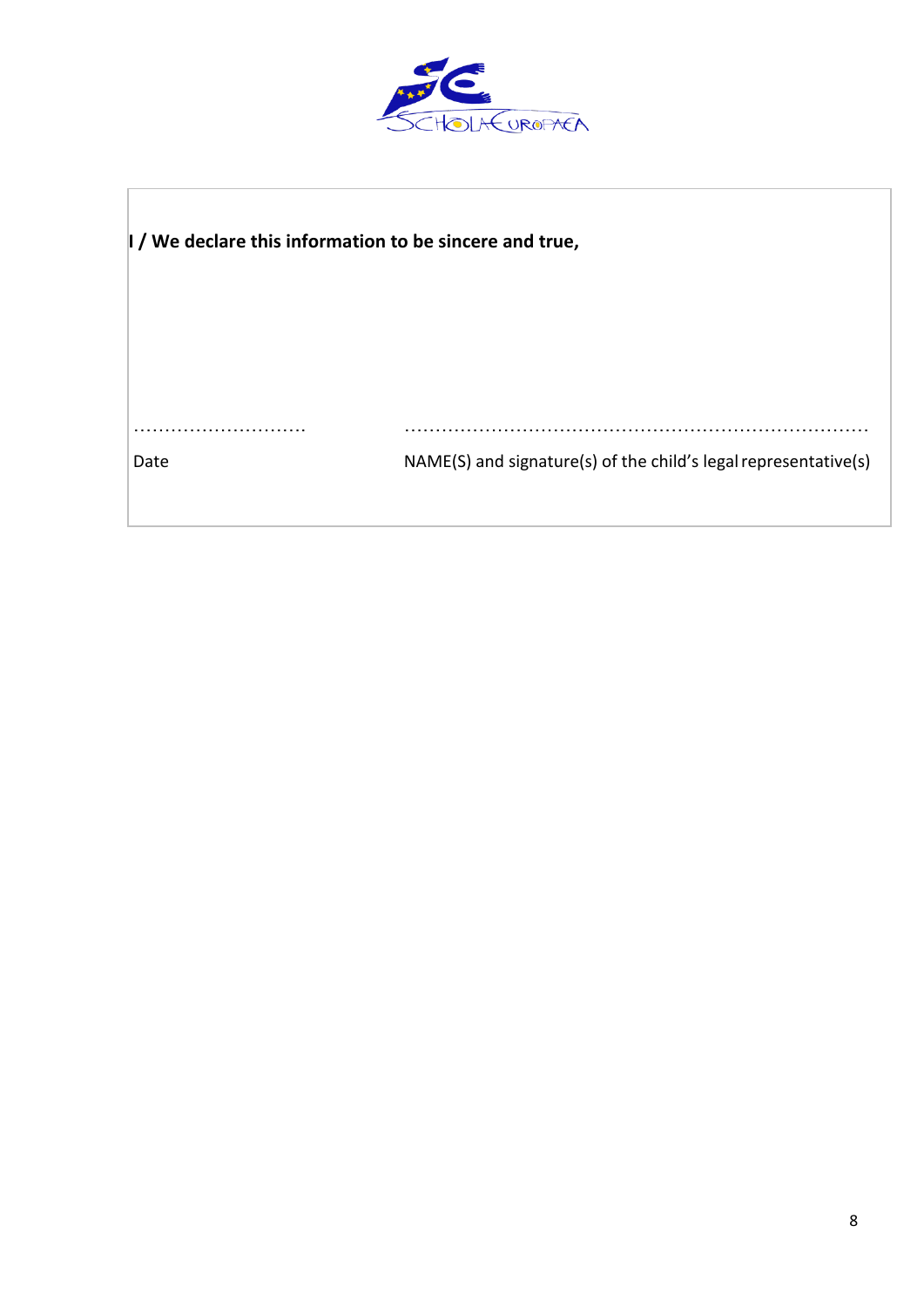

#### **PART 2**

LIST OF DOCUMENTS (IF AVAILABLE) THAT NEED TO BE ATTACHED TO THE APPLICATION FORM (PLEASE TICK THE ONES THAT ARE AVAILABLE AND ATTACH THEM/SCAN THEM WITH THE APPLICATION FORM:

**COPY OF BIRTH CERTIFICATE** 

COPY OF PASSPORT (PAGE WITH PHOTO)

**COPY OF ANY SCHOOL REPORTS** 

 $\square$  COPY OF CUSTODY DOCUMENTS (IN THE CASE OF DIVORCED PARENTS)

 $\Box$  AN OFFICIAL LETTER FROM THE PARENT/S PLACE OF WORK CONFIRMING WHICH EU AGENCY/INSTITUTION YOU ARE EMPLOYED IN AND YOUR TYPE OF CONTRACT (IF APPLICABLE)

 A DECLARATION OF HONOUR SIGNED BY THE HOST PARENT STATING THAT YOU ARE HOSTING THE CHILD WHO IS REQUESTING ADMISSION TO THE SCHOOL. KINDLY INCLUDE THE NAME OF CHILD.

 IF PARENT IS A LOCALLY RECRUITED EMPLOYEE OF AN EU AGENCY, PLEASE PROVIDE A LETTER FROM THE INSTITUTION CONFIRMING THIS

| IF ANY OF THE DOCUMENTS ABOVE  | (NAME)                                          |
|--------------------------------|-------------------------------------------------|
| ARE NOT AVAILABLE, KINDLY SIGN | AND SURNAME) DECLARE THAT I AM NOT CURRENTLY IN |
| THE DECLARATION OF HONOUR      | POSSESSION OF:                                  |
| <b>ADJACENT</b>                | LIST WHICH DOCUMENTS ARE MISSING:               |
|                                | SIGNATURE:                                      |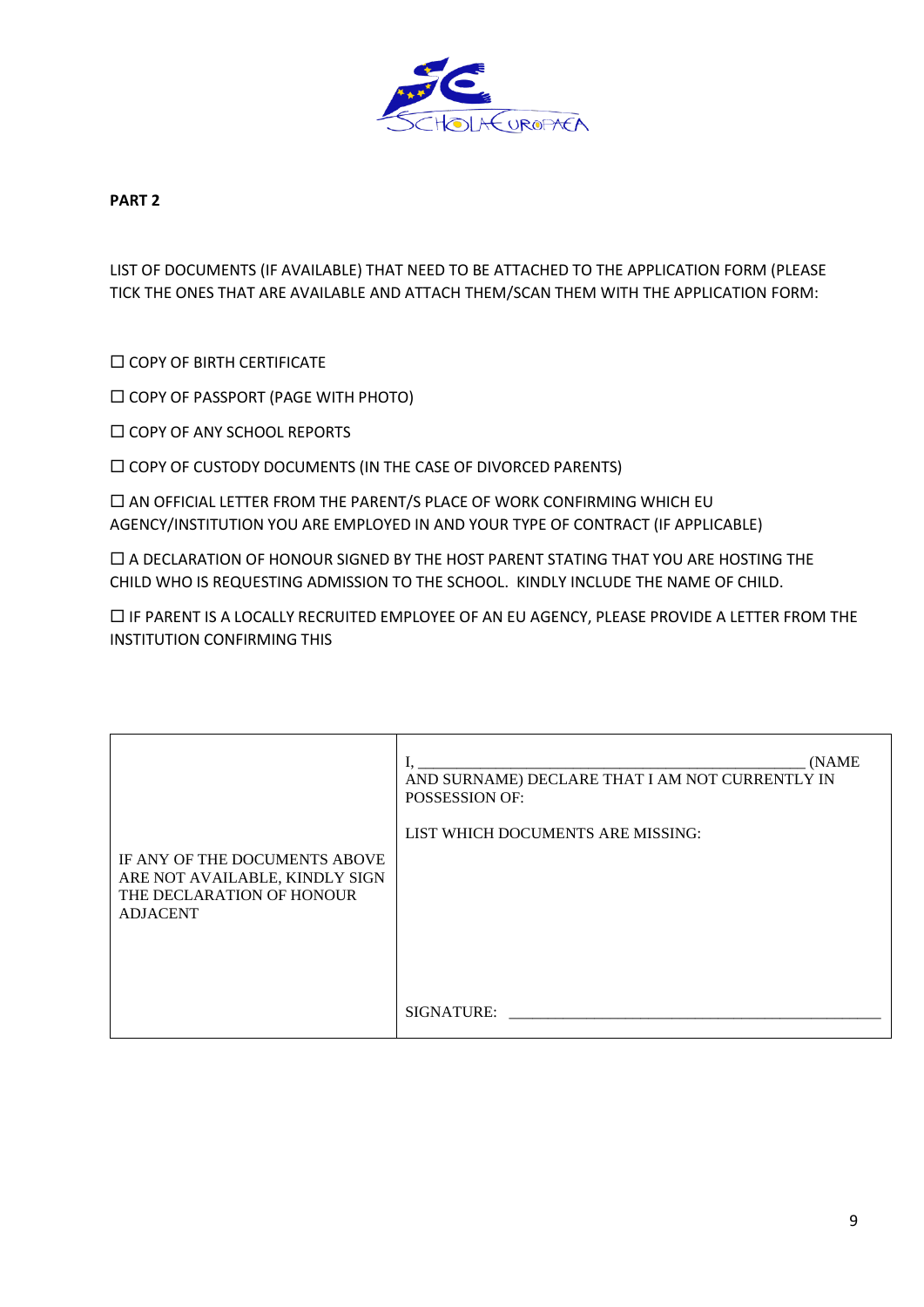

Annex 2

#### **European School Privacy Statement for Ukrainian pupils**

**European Schools of LUXEMBOURG**

#### **Content**

 $\overline{a}$ 

| 4. Who has access to the personal data and whom do we share them with? 13 |  |
|---------------------------------------------------------------------------|--|
|                                                                           |  |
|                                                                           |  |
|                                                                           |  |
|                                                                           |  |
|                                                                           |  |

The European Schools are committed to respecting your privacy and to complying with the requirements of Regulation (EU) 2016/679 of the European Parliament and of the Council of 27 April 2016, on the protection of natural persons with regard to the processing of personal data and on the free movement of such data (hereinafter, referred to as the 'GDPR').

'Personal data' means any information related to an identified or identifiable natural person. In the School the 'data subjects' are in particular the pupils, and the legal representatives/parents.

As defined by Article 4 (7) of the GDPR, the data 'controller' is the natural or legal person, public authority, agency or other body which alone or jointly with others, determines the purposes and means of the processing of personal data. As each European School has its own legal personality<sup>1</sup>, the Director<sup>2</sup> of each School is considered as a data 'controller'.

This School Privacy Statement informs you about how the School processes the personal data which are collected from legal representatives/parents, pupils and hosting family in the scope of the temporary admission of Ukrainian pupils. For instance, it sets out what kind of personal data the School may collect, why it processes legal representatives'/parents', pupils' and hosting family' personal data and what your rights are in relation to such data collection.

<sup>&</sup>lt;sup>1</sup> Article 6 of the Convention defining the Statute of the European Schools

<sup>2</sup> Contact details would be: [LUX-DIRECTOR@eursc.eu](mailto:LUX-DIRECTOR@eursc.eu) (ES of Luxembourg 1) [MAM-DIRECTOR@eursc.eu](mailto:MAM-DIRECTOR@eursc.eu) (ES of Luxembourg 2).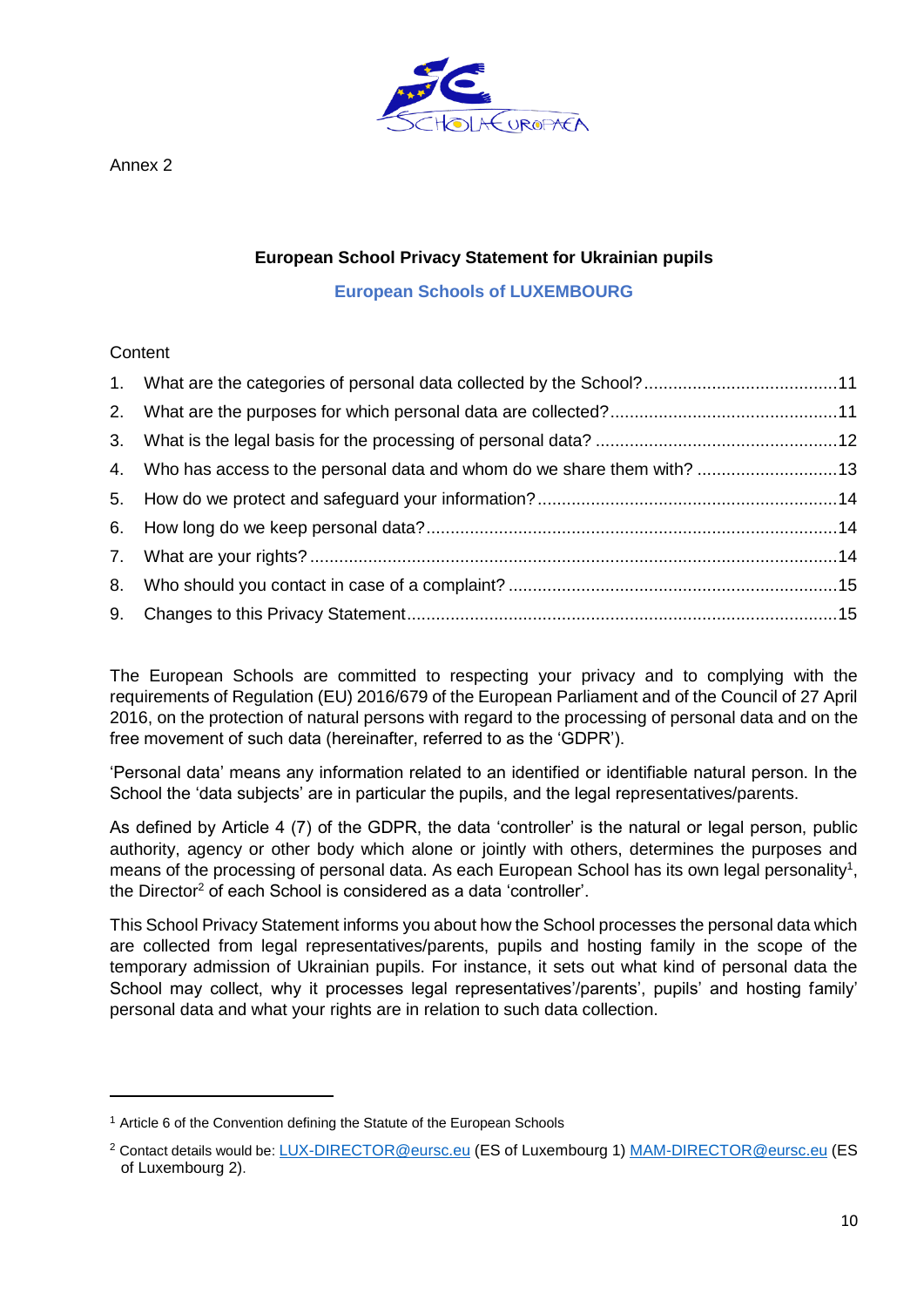

### <span id="page-10-0"></span>**1. What are the categories of personal data collected by the School?**

The School and their employees will need to have access to and to process the following personal data:

- a. Pupils
- Pupils' first name(s), surname(s), home address, telephone numbers, passport details and other contact details,
- Pupils' nationality, gender, languages spoken, country and town/city of birth,
- Pupils' pedagogical information, linguistic competences, disciplinary information, references or information provided by previous educational establishments, attendance information (number of absences, reasons for absence),
- $\bullet$  Pupils' photo<sup>3</sup>,

#### b. Legal representatives' and parents

- Legal representatives'/parents' contact details, including temporary address in Belgium.
- Legal guardianship, parental custody, marital status, list of siblings,
- Legal representatives'/parents' employment information,
- Car details (only in the case of cars parking in the school grounds),

In addition, the School will need to process special categories of personal data, such as:

• Relevant information about pupils' health which would be required directly by the medical service through a specific form.

#### c. Hosting family in LUXEMBOURG

- Hosting family's contact details,
- Employment information
- Children's information while they are already attending one of the European's schools in LUXEMBOURG

#### <span id="page-10-1"></span>**2. What are the purposes for which personal data are collected?**

The European Schools are a *sui generis* intergovernmental organisation. Their purpose is to provide children with quality teaching and learning, in the public interest. In this special context, the European schools wish to offer temporary and extraordinary admission to Ukrainian children.

To organise teaching and learning and in order to meet the pupils' specific needs, the School needs to process their personal data, those of the legal representatives/parents and hosting family in LUXEMBOURG.

 $\overline{a}$ 3 For the identification of the pupils by the School's staff members. A consent form will be given to the legal representatives/parents for the use of pupils' pictures for other purposes (taking pictures during school trips or school events).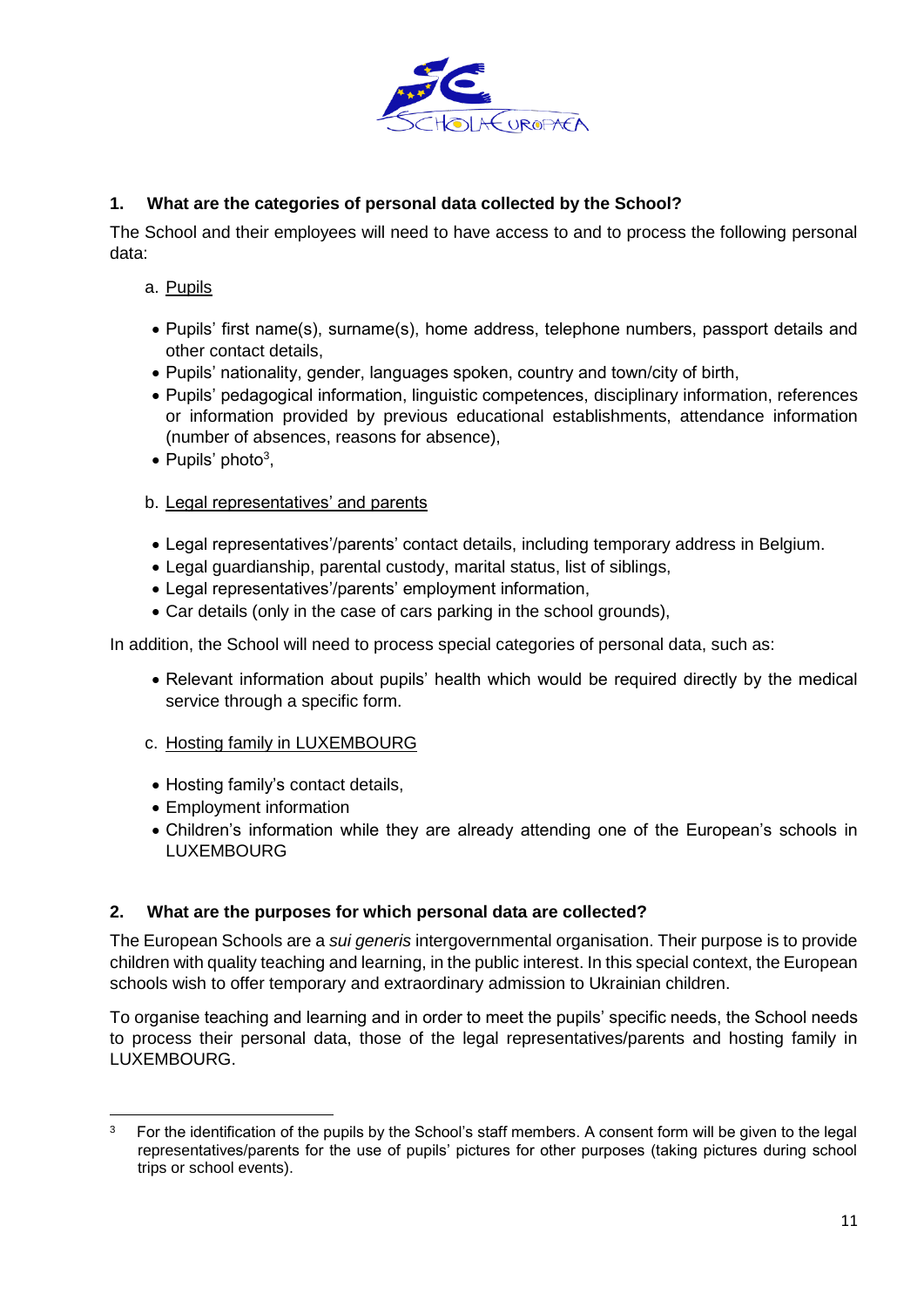

The School will use the personal data collected the above-mentioned data subjects for the following purposes:

- Enrolment of pupils.
- Organisation of timetables, classes, courses, including physical education and religion/ethics courses.
- Monitoring and reporting on pupils' progress.
- Meeting educational needs, such as providing specific educational support.
- Pupils' welfare, to provide appropriate medical care and to take appropriate action in the event of an emergency, including by disclosing details of an individual's medical condition where it is strictly in the individual's interests to do so (for example, to provide information to the organisers of schools trips or to doctors in case of an incident or accident).
- Communications with legal representatives/parents and/or hosting family about pupils and about activities organised by the School.

#### <span id="page-11-0"></span>**3. What is the legal basis for the processing of personal data?**

#### a. Performance of a task carried out in the public interest

As indicated above, the purpose of the European Schools is to provide children with quality teaching and learning, in the public interest.

Therefore, the processing of the collected personal data (as stated in section 1), is necessary for the performance of a task carried out in the public interest, pursuant to the Convention defining the Statute of the European Schools and the General Rules of the European Schools.

#### b. Explicit consent/Provision of health or social care

Where processing of special categories of personal data, such as pupils' health information, is necessary, a consent will be requested from the legal representatives/parents.

The processing of pupils' health information by the psychologist or the nurses of the School can also be necessary for the provision of health or social care.

#### c. Compliance with a legal obligation

Where processing is necessary to comply with a legal obligation to which the School is subject, information will be shared with National Authorities.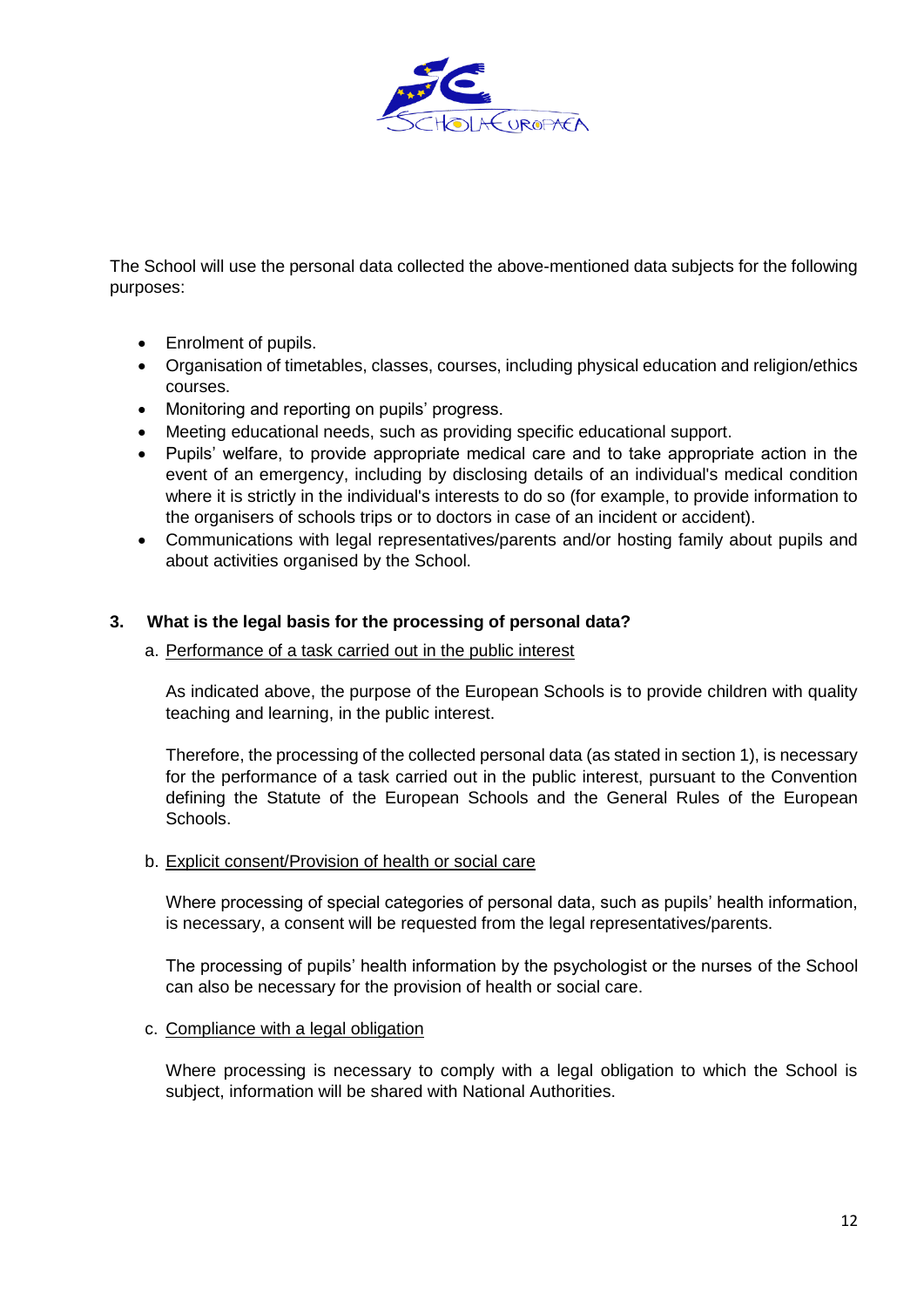

#### <span id="page-12-0"></span>**4. Who has access to the personal data and whom do we share them with?**

#### a. Access to the personal data

Personal data collected by the School will be processed within the School.

To facilitate the management of the School's activities, the staff members will use some service providers' software and IT solutions (i.e; SMS, O365, SAP). Contractual agreements are in place to ensure that these service providers are fully compliant with the GDPR's provisions and act only in accordance with the School's specific directions.

Data processing activities will be handled only by staff members with a legitimate need to access the pupils and legal representatives/parents' personal data, for the purposes described above.

In particular, strict access rules apply to the following personal data:

- Health information is collected and accessed only by the School Doctor and Nurses, the School Psychologist and other specially authorised staff, to ensure pupils' welfare.
- Relevant health information provided to the coordinators of a school trip will be kept only for the duration of the trip in question and will be destroyed afterwards.
- Information relating to the option chosen for religion/non-confessional ethics courses will be used only for the organisation of such courses.

All the staff members of the School are committed to protecting the confidentiality of your personal information in the performance of their tasks. They also received data protection training in order to act in accordance with the GDPR's provisions.

- b. Data sharing
	- i. Security Guards

To ensure security and access to the School, the security guards of the School will be provided with the relevant information.

ii. Luxembourgish Authorities

The School will share the relevant information with the Luxembourgish Authorities in order to award a place at one of the Luxembourg's Schools/Sites.

#### iii. APEEEL1&2 Services (school's parents association)

 It is in the legitimate interest of the school to share minimum data (as the pupil's name or internal identification number) with the parent's association which can provided, depending of the school, services such the transport, canteen or nursery.

 Health data could be shared in accordance with article 15 of the General Rules of the European schools.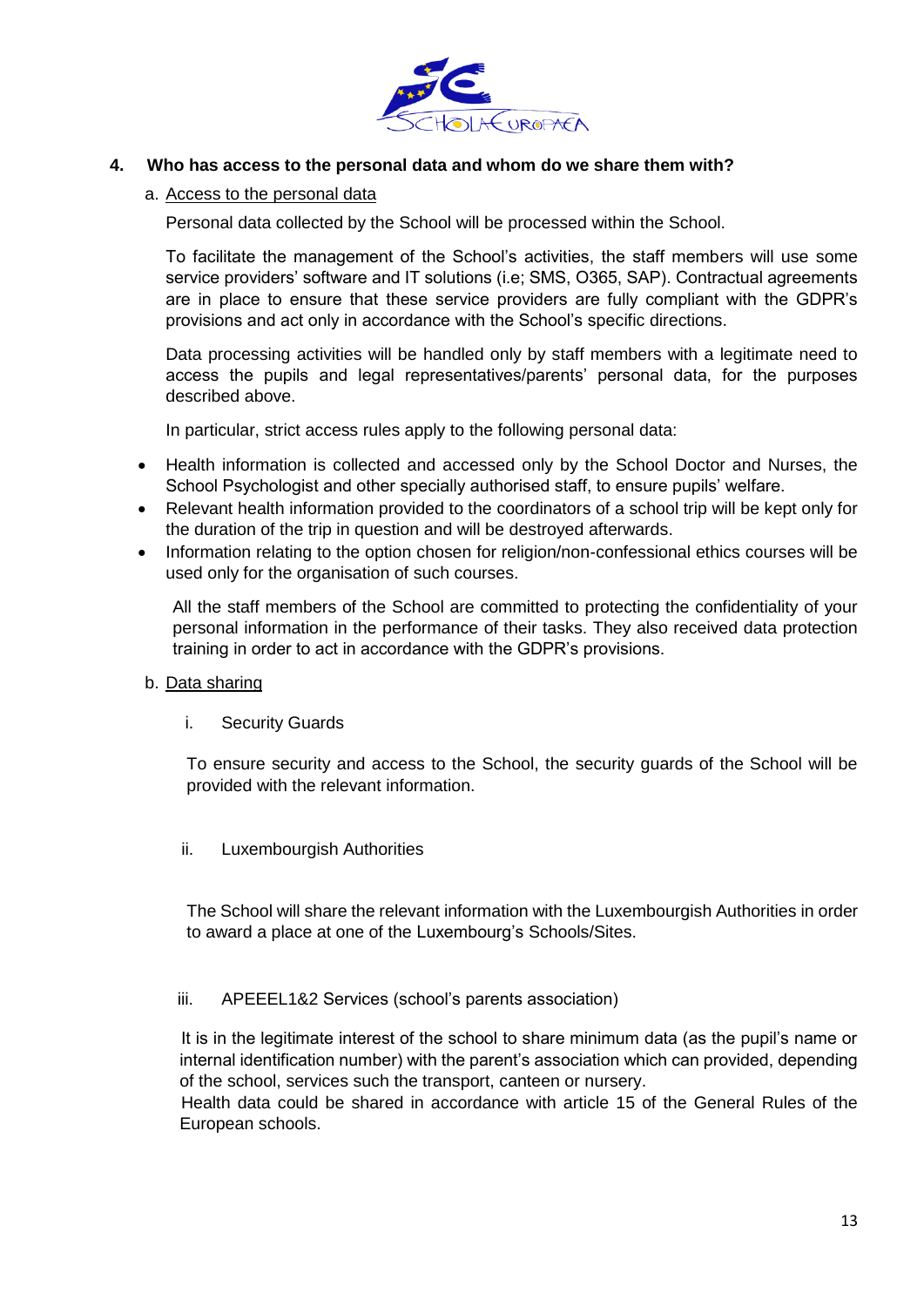

#### <span id="page-13-0"></span>**5. How do we protect and safeguard your information?**

In order to protect pupils' and legal representatives'/parents' personal data, a number of technical and organisational measures have been put in place. These include appropriate measures to address online security, physical security, risk of data loss, alteration or unauthorised access, taking into consideration the risk represented by the processing and the nature of the data being protected.

In addition, we restrict access to the databases containing personal data to authorised persons with a legitimate need to access such information, for the purposes described above.

#### <span id="page-13-1"></span>**6. How long do we keep personal data?**

Pursuant to article 52a of the General Rules of the European Schools, when pupils have completed their education in our School, we will keep individual files for ten years, beginning on 31 December of the calendar year during which it is closed.

A file shall be closed, within the meaning of Article 52a.3 of the General Rules of the European Schools, on 31 December of the calendar year during which the pupil's schooling definitively ended, provided that no further document needs to be added to or removed from the file for the purpose of fulfilment of all the obligations of the pupil or of his/her legal representatives, as of those of the European Schools, pursuant to the General Rules.

In this special context, if the temporary programme is not reviewed and evaluated, July 2022 will be set as end of the educational program.

When legal proceedings have been initiated by the pupil or his/her legal representatives against the School, by a third party against the School in connection with actions attributed to the pupil or his/her legal representatives, where the latter are involved, even incidentally, or by the School against the pupil or his/her legal representatives, the period referred to in Article 52a.3. shall be suspended until the court's final ruling has been handed down.

The Schools shall keep both a hard copy and an electronic version of the information collected during the enrolment procedure for administrative purposes for a period of ten years beginning on 15 October following the enrolment application date.

#### <span id="page-13-2"></span>**7. What are your rights?**

With respect to the processing of your personal data, you have the right to be informed and to access your personal data. You also have the right to rectification, erasure and to object to the processing.

Where the School processes personal data on the basis of consent, such consent may be withdrawn at any time.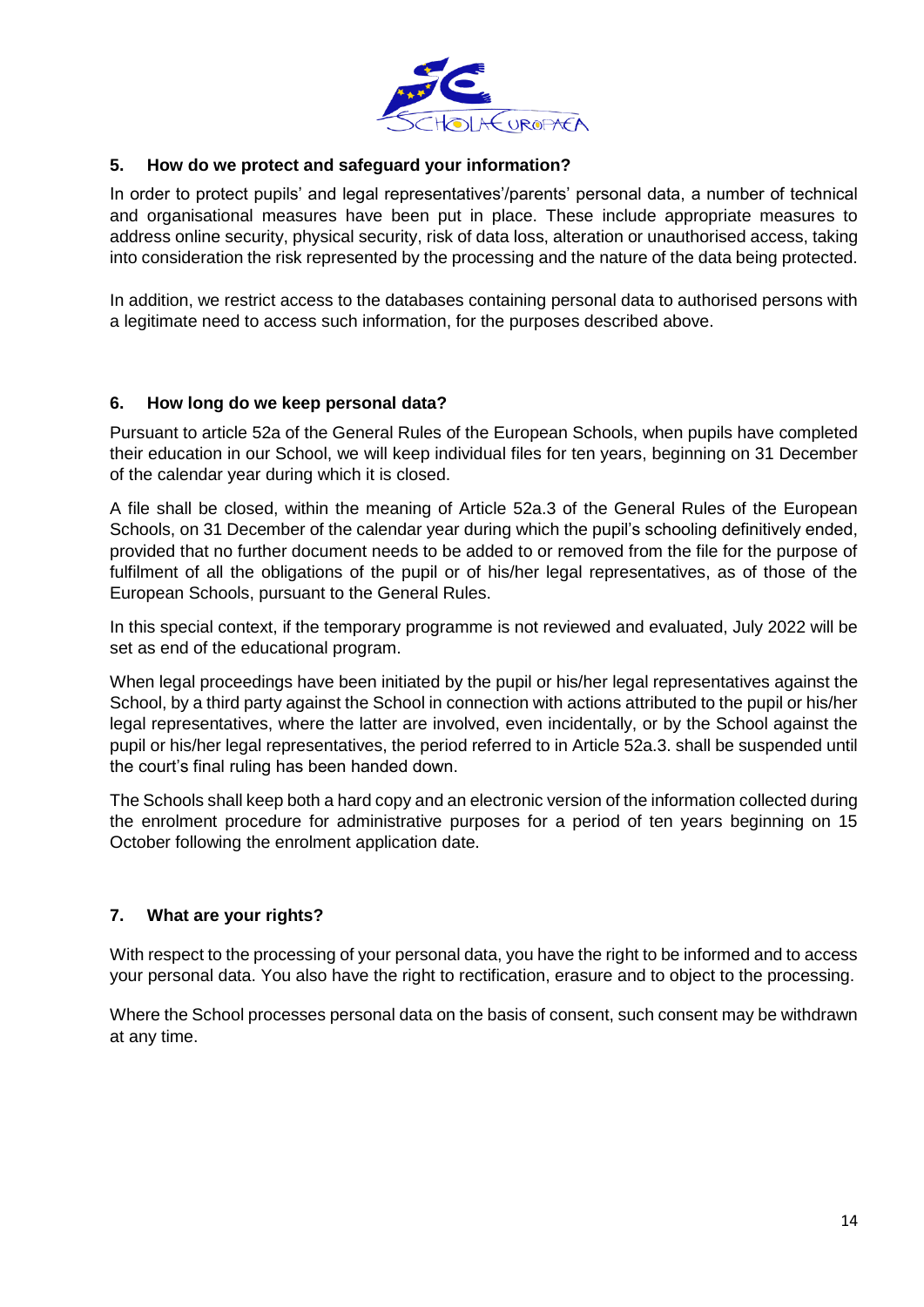

To facilitate the exercise of your rights, you may submit your request to the Data Protection Officer Correspondent of the concerned school.<sup>4</sup>

The School will respond to these requests without undue delay and within one month at the latest. Should the School decline to comply with a request, you will be informed of the reasons for such a decision.

#### <span id="page-14-0"></span>**8. Who should you contact in case of a complaint?**

If you consider that the School has not complied with the data protection laws applicable (including the GDPR) or that your rights have been infringed as the result of the processing of your personal data, you have the right of recourse and can contact the [National Supervisory Data Protection](https://www.dataprotectionauthority.be/)  [Authority.](https://www.dataprotectionauthority.be/)

#### <span id="page-14-1"></span>**9. Changes to this Privacy Statement**

We reserve the right to update this Privacy Statement at any time, and we will provide you with a new Privacy Statement when we make substantial changes.

 $\overline{A}$ Contact details would be: Lux I: [LUX-DPO-CORRESPONDENT@eursc.eu](mailto:LUX-DPO-CORRESPONDENT@eursc.eu) Lux II: [MAM-DPO-CORRESPONDENT@eursc.eu](mailto:MAM-DPO-CORRESPONDENT@eursc.eu)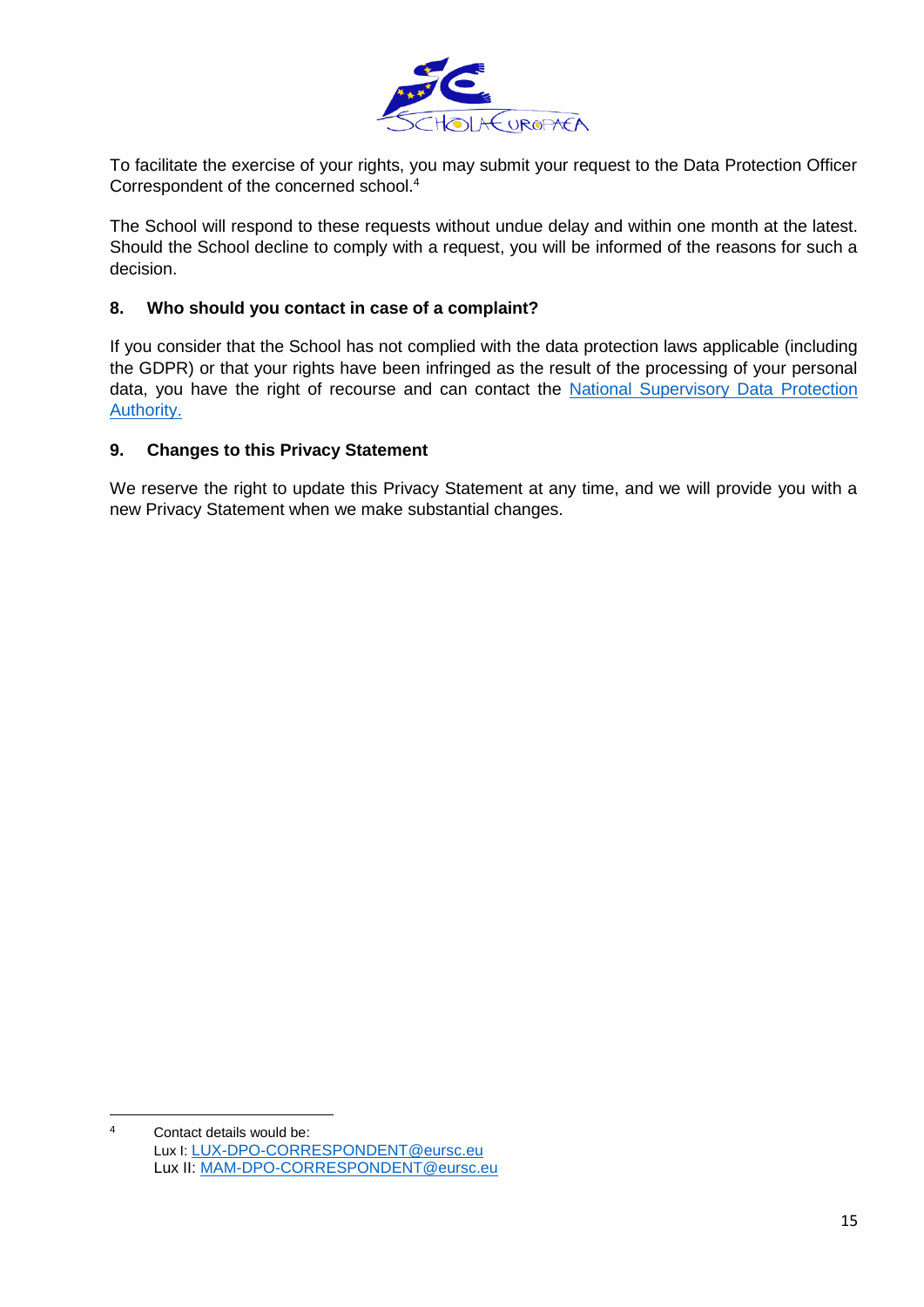

School Year 2021/2022

### **CHOICE OF OPTIONS for PRIMAIRE CYCLE**

| 1. Language II (1st foreign language) : |                                    |                                                                                                                     |  |
|-----------------------------------------|------------------------------------|---------------------------------------------------------------------------------------------------------------------|--|
| German                                  | $\Box$ English                     | $\Box$ French                                                                                                       |  |
|                                         |                                    |                                                                                                                     |  |
| 2. Religion*/Ethics classes*            |                                    |                                                                                                                     |  |
| Catholic                                | Jewish                             | <b>Ethics</b><br>$\mathsf{L}$                                                                                       |  |
| Orthodox                                | Protestant                         |                                                                                                                     |  |
|                                         |                                    | * The course will only be created if a teacher is available and the number of the children enrolled is more than 6. |  |
|                                         |                                    |                                                                                                                     |  |
| Date:                                   | Signature of parents : ___________ |                                                                                                                     |  |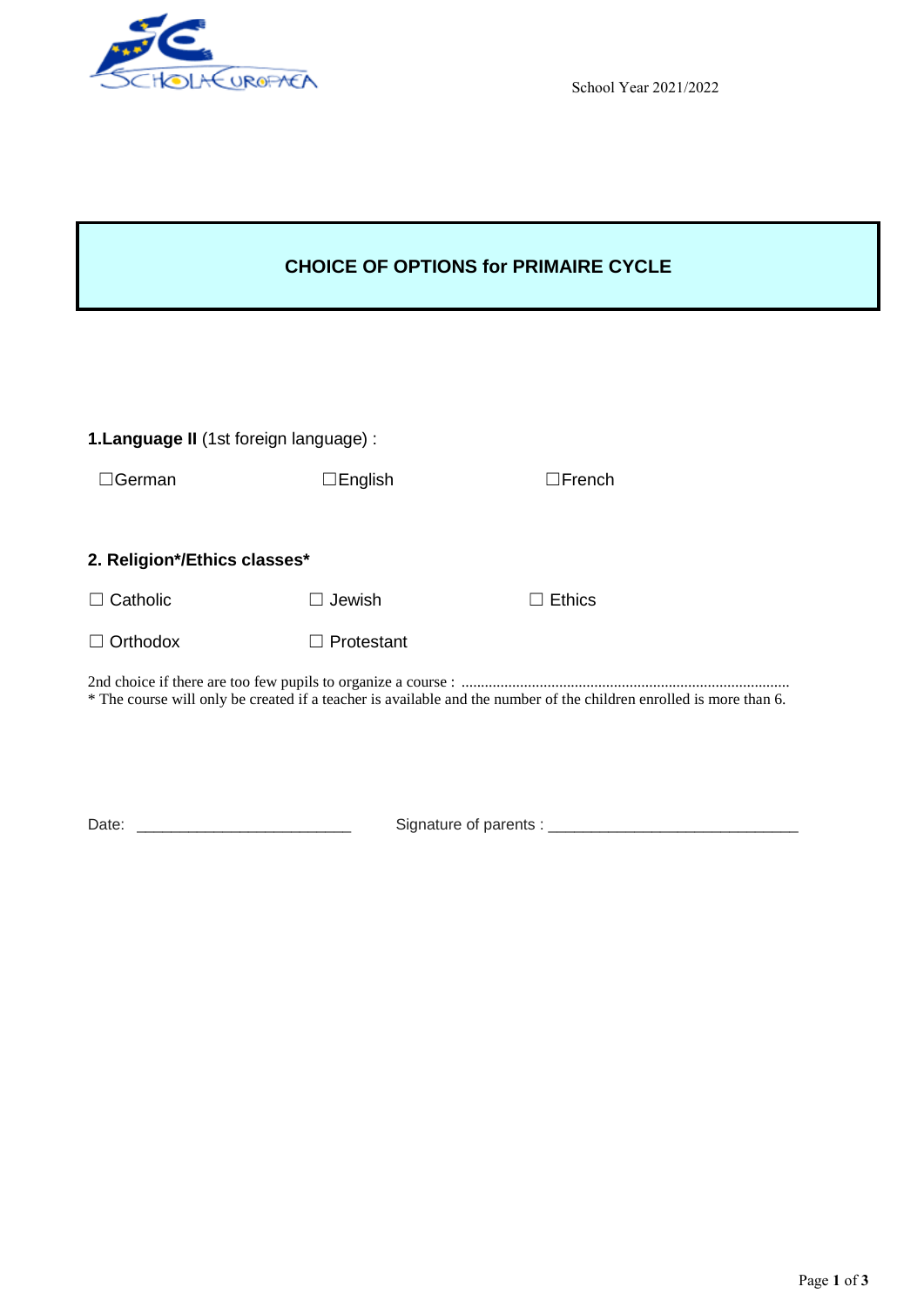

School Year 2021/2022

## **CHOICE OF OPTIONS – For SECONDARY CYCLE**

## **1. Religion\*/Ethics classes \*:**

|    | This course will be taught in LII from the 3 <sup>rd</sup> year of secondary onwards.<br>$\Rightarrow$                                                                      |                                                                                 |                                                                                                                                                                                                                                          |                  |                          |                                                                                  |  |  |  |
|----|-----------------------------------------------------------------------------------------------------------------------------------------------------------------------------|---------------------------------------------------------------------------------|------------------------------------------------------------------------------------------------------------------------------------------------------------------------------------------------------------------------------------------|------------------|--------------------------|----------------------------------------------------------------------------------|--|--|--|
|    | Catholic<br>Jewish                                                                                                                                                          | $\Box$<br>Ш                                                                     | Orthodox<br>Protestant                                                                                                                                                                                                                   | $\Box$<br>$\Box$ | <b>Ethics</b>            |                                                                                  |  |  |  |
|    |                                                                                                                                                                             |                                                                                 |                                                                                                                                                                                                                                          |                  |                          | 2nd choice if there are too few pupils to organise a course: ___________________ |  |  |  |
|    | * The course will only be created if a teacher is available.                                                                                                                |                                                                                 |                                                                                                                                                                                                                                          |                  |                          |                                                                                  |  |  |  |
| 2. |                                                                                                                                                                             |                                                                                 | Language II (1st foreign language) :                                                                                                                                                                                                     |                  |                          |                                                                                  |  |  |  |
|    | German                                                                                                                                                                      | $\Box$                                                                          | English $\Box$                                                                                                                                                                                                                           |                  | French                   |                                                                                  |  |  |  |
| 3. |                                                                                                                                                                             | For pupils of years 1, 2, 3, 4 and 5: Language III ( $2^{nd}$ foreign language) |                                                                                                                                                                                                                                          |                  |                          |                                                                                  |  |  |  |
|    | Choice: English, French, German, Italian, Spanish (+ Irish for Irish pupils and Maltese for Maltese<br>pupils only).                                                        |                                                                                 |                                                                                                                                                                                                                                          |                  |                          |                                                                                  |  |  |  |
|    | A Language III course normally may only be organised if at least 7 pupils register. Please give a<br>second choice in case the language course wanted cannot be organised : |                                                                                 |                                                                                                                                                                                                                                          |                  |                          |                                                                                  |  |  |  |
|    |                                                                                                                                                                             |                                                                                 | 1 <sup>st</sup> choice: the choice of the control of the control of the control of the control of the control of the control of the control of the control of the control of the control of the control of the control of the control of |                  |                          |                                                                                  |  |  |  |
| 4. |                                                                                                                                                                             |                                                                                 | For $2nd$ year pupils only: Latin 2 p.                                                                                                                                                                                                   |                  | yes                      | no                                                                               |  |  |  |
|    | Pupils wishing to choose Latin in the 4 <sup>th</sup> year must have started with Latin in the 2 <sup>nd</sup> year.                                                        |                                                                                 |                                                                                                                                                                                                                                          |                  |                          |                                                                                  |  |  |  |
| 5. | For 3rd year pupils only:                                                                                                                                                   |                                                                                 |                                                                                                                                                                                                                                          | ICT 2p.          | $\overline{\phantom{a}}$ | Latin 2 p.                                                                       |  |  |  |

 $\Rightarrow$  It is possible to choose only one of the above options

**6. For pupils of years 4, 5, 6 and 7, please complete the option choice sheet(s). [\(Lux. 1](http://www.euroschool.lu/site/secondary-choice-of-subjects/) ; [Lux. 2\)](http://www.eel2.eu/sites/default/files/inline-files/2021_2022_S3_Choiceform%20for%20S4_EN_0.pdf)**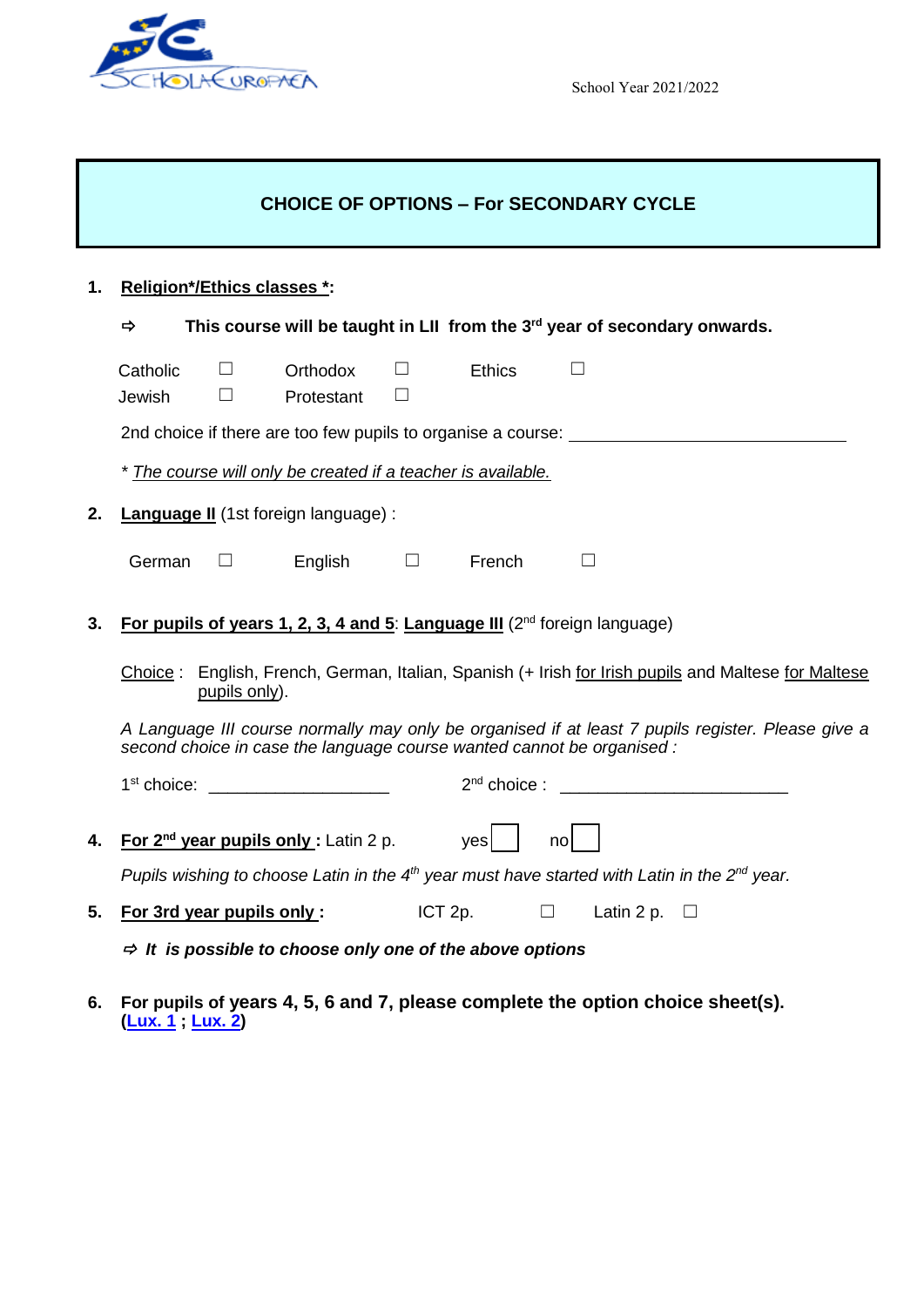### **Specific Educational Help – NURSERY – PRIMARY – SECONDARY Cycles1**

**In order to properly evaluate if and how the school can meet the specific needs of your child please fill out the following questionnaire.**

| During the last two years did your child have any therapy in the following areas: |     |  |  |  |
|-----------------------------------------------------------------------------------|-----|--|--|--|
| Language or mathematics or attention disorders                                    | Yes |  |  |  |
| If yes, please specify:                                                           | NC  |  |  |  |
| Motor skill dysfunction                                                           | Yes |  |  |  |
| If yes, please specify:                                                           | No  |  |  |  |
| Psychological and/or behavioral disorders and/or relational disorders with others | Yes |  |  |  |
| If yes, please specify:                                                           | Nc  |  |  |  |
| Has he/she received a particular pedagogical support in the classroom or outside? | Yes |  |  |  |
| If yes, please specify:                                                           | NC  |  |  |  |
| Has he/she benefited from an adapted individual educational program?              | Yes |  |  |  |
| If yes, please specify:                                                           | No  |  |  |  |
| Does your child face :                                                            |     |  |  |  |
| • Learning difficulties requiring learning support?                               | Yes |  |  |  |
| If yes, please specify:                                                           | No  |  |  |  |
| • Language difficulties?                                                          | Yes |  |  |  |
| If yes, please specify:                                                           | No  |  |  |  |
| • Developmental delay?<br>If yes, please specify:                                 | Yes |  |  |  |
| • Hyperactivity? Attention deficit?<br>If yes, please specify:                    | Yes |  |  |  |
| • Psychological and/or behavioral problems?                                       | Yes |  |  |  |
| If yes, please specify:                                                           | ΝC  |  |  |  |

 $\overline{a}$ <sup>1</sup> See document which can be consulted on the European Schools' website <u>https://www.eursc.eu/en/European-</u> [Schools/studies/educational-support](https://www.eursc.eu/en/European-Schools/studies/educational-support)